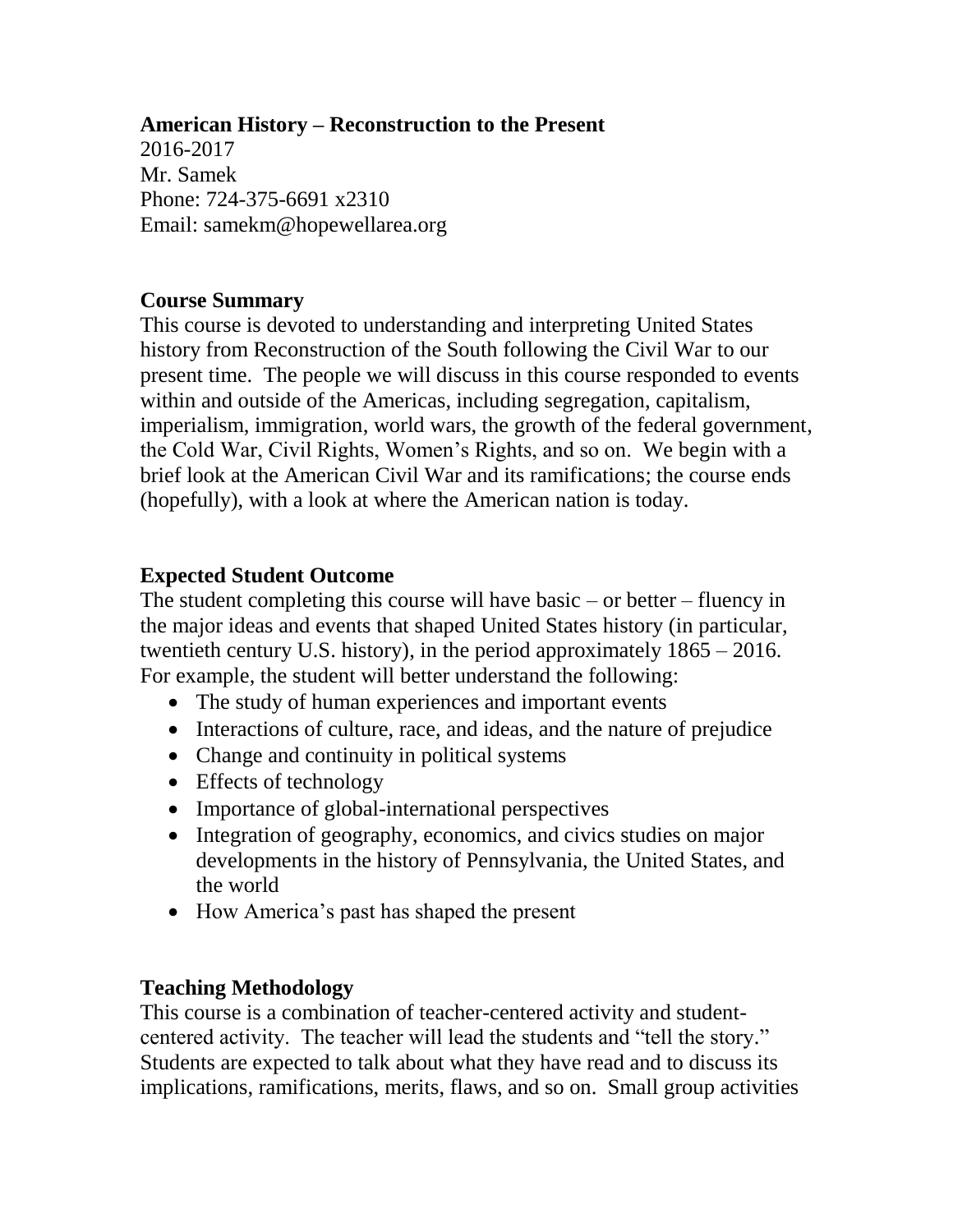will be held throughout the semester, including debates. Short essays on assigned topics will be written and each student **may have** an individual project to complete; details to be announced.

## **Grading**

Grades will be determined by the total number of points accumulated; this includes tests, quizzes, essays, a possible project score, and of course, on how well you are fulfilling your responsibilities to read, absorb, and discuss in class. Attendance matters here, so does the quality and quantity of your in-class participation. I will always reward effort. Late papers/projects will be penalized one letter grade *per day,* and any make-up tests or quizzes may be in all essay form. Quizzes will usually be given weekly; tests will be given at the end of each unit covered. Final grades will follow Hopewell's standard grading procedures. For example,  $90-100 = A$ ,  $80-89 + B$ , et cetera.

## **Plagiarism Policy**

Plagiarism is not allowed. Good academic work must be based on honesty; students are expected to do their own work. In the academic community people earn their living through the use of their work, ideas, and words. Their reputation is built, in part, by others using their ideas and giving credit to the author. Students caught plagiarizing will earn no points whatsoever on that particular assignment. Furthermore, they may receive a failing grade for that nine week grading period.

# **Bring Your Own Device (BYOD)**

Smartphones/cellphones must be turned off throughout the entire period. If, on occasion, they are to be used in class, I will advise you ahead of time. If you ask to use the restroom your phone must be placed face down upon your desk; you will not be allowed to take it with you to the restroom. If you fail to comply with these simple rules, I will collect all phones at the beginning of the period and students may retrieve their phones at the end of class.

# **Text**

Joyce Appleby, Alan Brinkley, Albert S. Broussard, James M. McPherson, and Donald A. Ritchie, *The American Vision: Modern Times*, (USA: McGraw Hill Glencoe 2010).